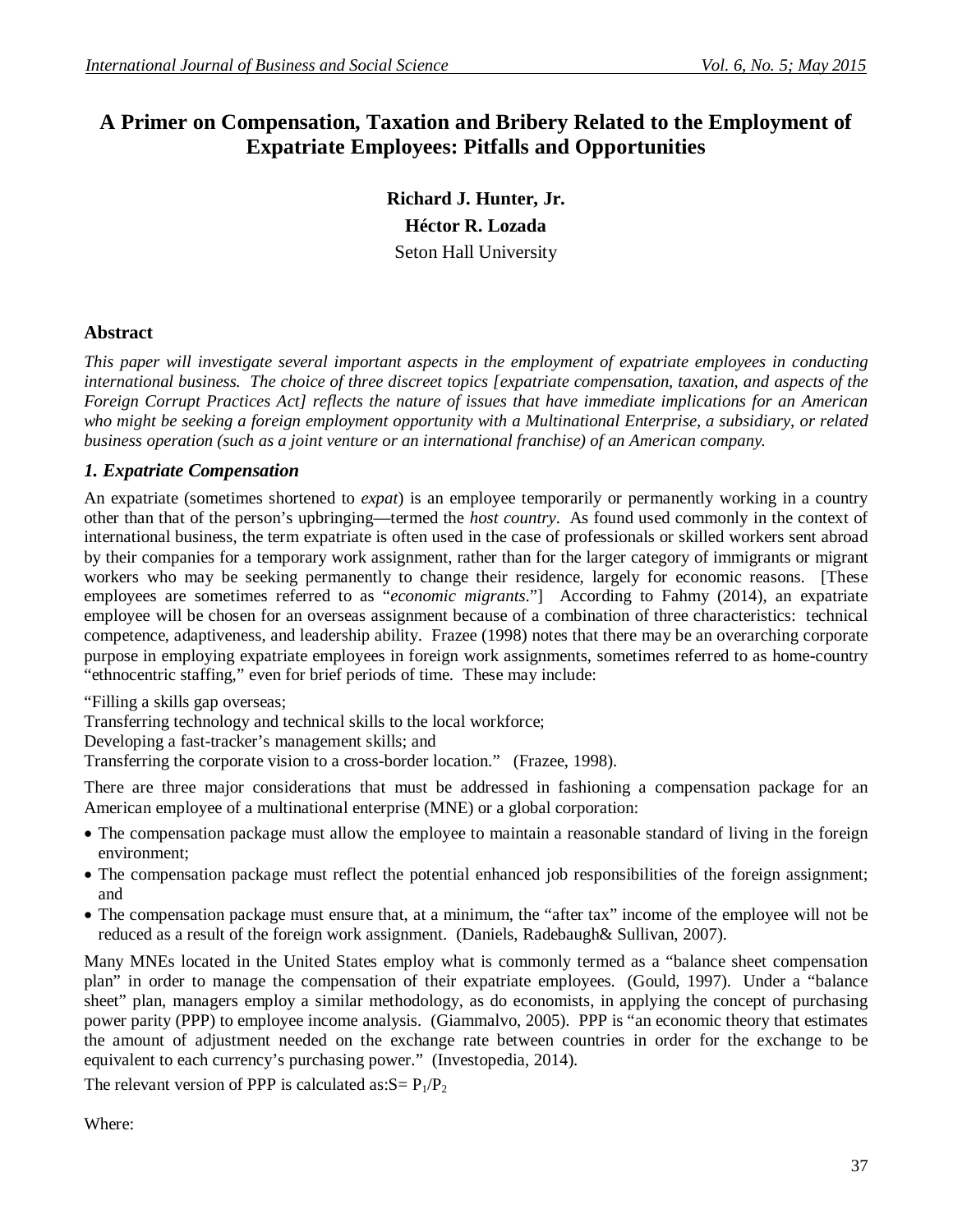"S" represents exchange rate of currency 1 to currency 2

"P<sub>1</sub>" represents the cost of good "x" in currency 1

" $P_2$ " represents the cost of good "x" in currency 2

As noted in *Investopedia*, "In other words, the exchange rate adjusts so that an identical good in two different countries has the same price when expressed in the same currency." (Investopedia, 2014). For example, a cup of coffee that sells for C\$1.50 in a Canadian city should cost US\$1.00 in a U.S. city when the exchange rate between Canada and the U.S. is 1.50 USD/CDN.

The same principle may be applied to expatriate compensation so as to develop a salary structure that equalizes, as far as possible, purchasing power across countries so that expatriate employees will enjoy *at least* the same standard of living in their foreign employment (host country) posting as they experienced at home. (Latta, 1999).

### **1.1. Salary Purchasing Power Parity (SPPP)**

Employing this general philosophy relating to salary equalization based on purchasing power, the *Salary Purchasing Power Parity* (SPPP) approach uses the principle of putting all expatriates within an organization on an equal footing regardless of their nationality and geographical location of employment. "The purpose of the SPPP approach is to ensure parity in the level of the purchasing power of the salary of expatriates doing the same job at the same level in different parts of the world, taking hardship, cost of living, and exchange rate differences into account." (Expatulator.com, 2014).

The SPPP approach is typically used by MNEs that compete against one another for employees with certain highly desirable or specialized skills sets. Such an MNE might employ a large number of expatriates at any given time, who typically might move from one international assignment to another. MNEs which use the SPPP approach typically establish a *single global pay scale* which is often the salary established for employees working in the MNE headquarters (home) country. The salary of the expatriate is then calculated by *adding* additional amounts for any recognized hardships, cost of living adjustments, and any exchange rate differential between the global headquarters or home company and the host country, if the currency in which the payment may be made is not that of the MNE.

The resulting salary is often termed as the "*assignment package.*" This amount is then taxed in the host country, taking into account any statutory and non-statutory deductions or allowances made, in order to arrive at the *net pay assignment package* paid to the expatriate.

### *2. Compensation Plans*

Employers have traditionally used three methods in implementing a "balance sheet" compensation plan. (Herod, 2008). The first is the "*home base method.*" This method will calculate the expatriate's compensation on the basis of the salary received in a comparable job in the expatriate's home city. This method essentially ignores the fact that an employee has taken a job in an overseas assignment. Daniels et al. (2007, p. 723) report that "the home based method is the most prevalent expatriate compensation plan." It may also be the easiest to implement for an employer.

According to a seminal article by Frazee (1998), generally, "a pure home-based balance sheet calculation of expatriate pay" would work in the following manner:

- 1. "Start with home-based gross income, including bonuses.
- 2. Deduct home tax, social security and pension contributions (either a hypothetical tax or a real tax).
- 3. Add or subtract a cost-of-living allowance. Usually, companies don't subtract. Instead, they allow the expatriate to benefit from the negative differential.
- 4. Add a housing allowance, either with or without a housing norm deduction.
- 5. Add incentive premiums, including general mobility premiums and sometimes hardship premiums.
- 6. Add or subtract to equalize taxes. In other words, gross the net salary to protect against the double tax obligations in the home and host countries." (Frazee, 1998).

A second method is termed the "*headquarters-based method*." (Du, Deloof&Jorrison, 2012). Under this analysis, the expatriate's salary will be set in terms of the salary of an employee doing a comparable job in the city where the MNE is headquartered. This method will guaranty that the employee will be able to live as well in the country of their job assignment as they did in their home country.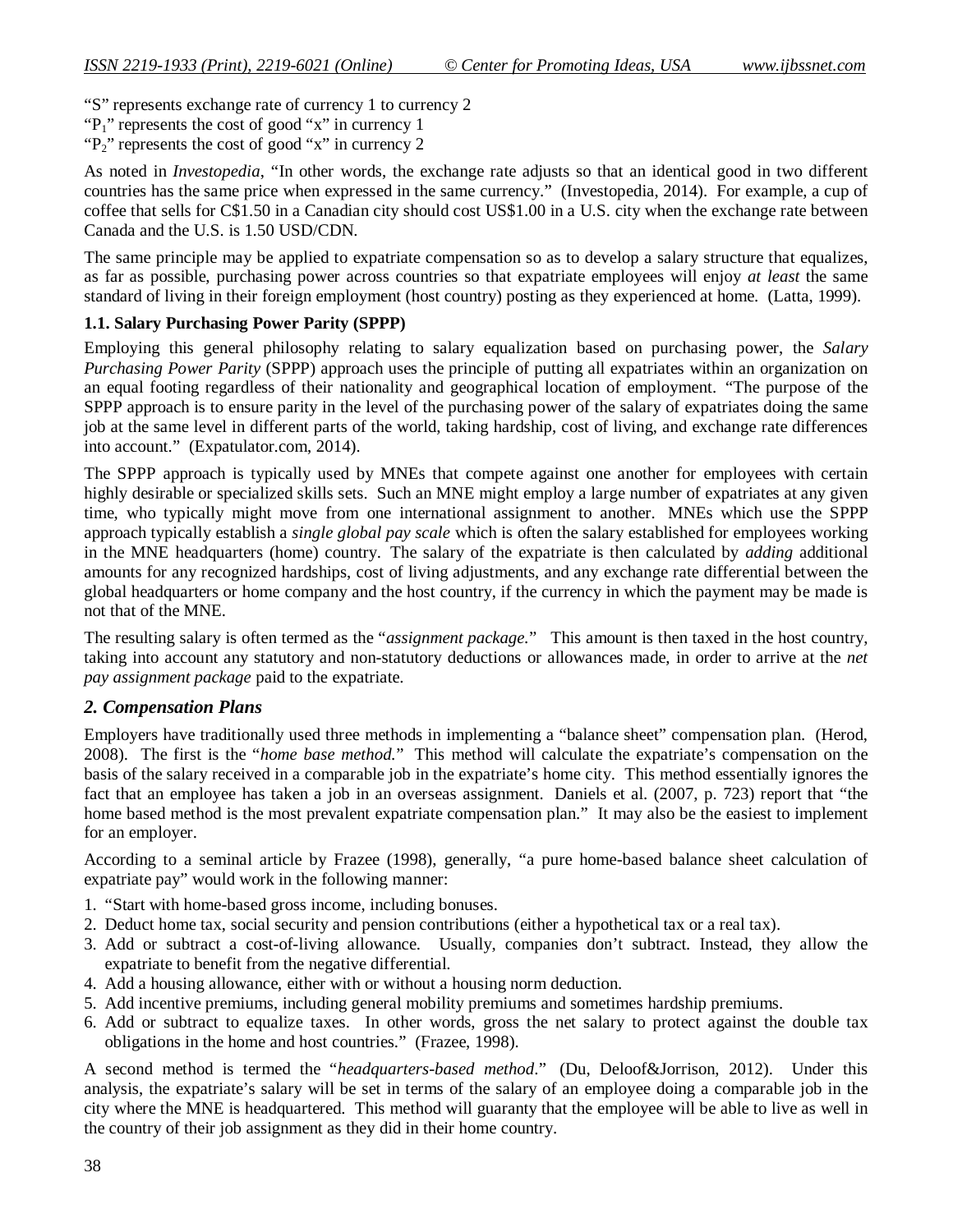Implicitly, the "headquarters-based method" will be most appropriate where the cost-of-living in the expatriate's home country is equal to or less than the cost-of-living in the country of the expatriate's employment.

A third method of implementation is termed the "*host base method*." This method is also known as destination pricing or localization. Under this method, the expatriate's compensation is based on the prevailing wage or pay scale in the location of the expatriate's foreign work assignment for an employee performing similar responsibilities. Under this method, the expatriate employee may receive certain negotiated foreign employmentbased premiums, allowances, benefits (Blake, 2002), or taxation equalization compensation.

According to ECA International (2010), salary and benefit provisions "can also differ dramatically within hostbased salary systems. In fact, while it is unlikely that two local packages will be exactly alike, each package can be categorized into four main types:

- "Local market rate for salaries and benefits;
- Expatriate market rate for salaries and benefits;
- Local salary plus expatriate benefits; and
- A mixture of these, referencing both local and expatriate market rates." (ECA International, 2010).

## *3. Key Components of Expatriate Compensation Packages*

Under most salary plans, the expatriate's compensation package will consist of the following:

- *Base Salary*: The expatriate's base salary will normally fall into the same general range as the base salary under one of the three methods described above.
- *Foreign Service Premium Payment*: The foreign service premium is an amount of extra pay that the MNE offers to the expatriate for taking up a work assignment outside of the home country. Many firms report the payment of foreign service premiums in the range of 10 to 30 percent of the base salary. As Yang-Soo (2008) notes, expatriate employees may encounter some severe psychological challenges related to verbal communication, nonverbal communication, language barriers, "culture shock," behavioral issues, and work styles. (Hunter and Lozada, 2012). This supplement may also be termed as the "*hardship premium*."
- *Allowances*: Expatriate employees will often receive a cost-of-living allowance, sometimes termed as a "goodsand-services differential" (Molnar, 2001), in order to compensate for an unusually high cost of living in a particular city. A consensus comprehensive list of these "high cost of living locales" might include: Tokyo, Stavanger (Norway), Moscow, Zurich, Paris, Juba (South Sudan), New York City, Copenhagen, Canberra (Australia), and Stockholm (Sweden). (*See*Haque, 2014; Runzheimer International, 2014).

As time goes on, this cost-of-living allowance might be gradually reduced or even eliminated, as the expatriate learns to adapt spending patterns to the local environment.

Other types of so–called "hardship allowances" might be offered. A typical hardship allowance might be a housing allowance. It may be especially expensive for an employee to rent suitable accommodations (for example, with bathrooms, kitchens, or laundry facilities) comparable to those enjoyed in the United States.

Another type of allowance may be referred to as "combat pay"—that is, compensation that is offered to an employee for taking on an assignment in an especially difficult environment or in a dangerous location. Judy Clark (2002) reported on this aspect of the relationship of expatriate employment and political risk. Some of the most important considerations include: kidnapping, the purchase of ransom insurance, safety training programs, payment for home security systems or security guards, and other special measures required to assure the safety of employees and their families.

Finally, expatriate employees may be in line for many other miscellaneous enhancements such as travel allowances, job location assistance for a spouse, medical benefits, education allowances for children of expatriate employees, club memberships, and special vacation travel costs. Daniels et al. (2007) report that one-quarter of MNEs provide spouses of their expatriate employees with reimbursement of job-search expenses.(Maitland, 1999).

 *Fringe Benefits*: Two of the major issues—medical and retirement benefits—are usually offered to the expatriate employee on the same basis as at home employees, as opposed to those customarily offered to employees in the host country.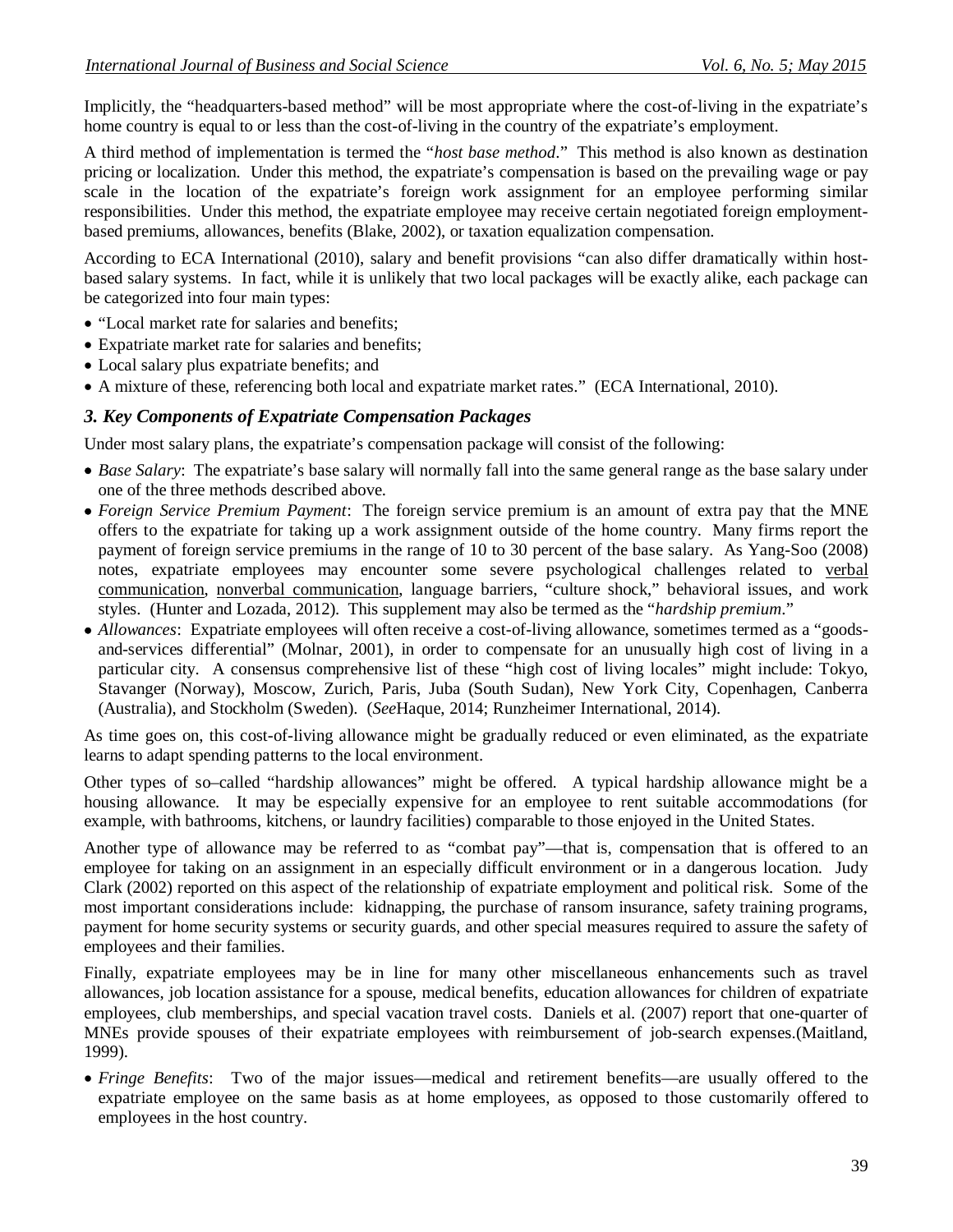## *4. Tax Considerations: Tax Differentials and Implications: An Overview*

As Daniels et al. (2007, p. 725) state: "The ultimate objective of expatriate compensation adjustments is to ensure that expatriate' after-tax income and, presumably, their job motivation will not suffer because of the costs created by foreign assignments." This consideration is especially relevant if the rate of taxation in the country of the foreign assignment is more than that of the home country. This is known as the principle of "tax equalization," which can become both the most important and most costly component of compensation for the expatriate employee. This part of the study concerns issues related to reciprocal tax treaty arrangements which attempt to deal with varied tax treatment of expatriate income.

International tax treaties should, at a minimum:

Define which taxes are covered;

Determine who is a resident of a country and thus eligible for the benefits of the arrangement;

Reduce the amount of tax withheld from certain types of income, including interest, dividends, and royalties (capital gains) paid by a resident of one country to residents of the other country; (*contra*, Laity, 2009, p. 217)

Limit the imposition of the tax imposed by one country on the business income of a resident of the other country to that income from a permanent establishment in the first country;

Define the categories of income of individuals who are residents of one country which will be taxed in the other country, including salary and wages, income from self-employment, pension income, and other sources of income;

Provide for exemption from taxation for income derived from activities of certain types of organizations or individuals; and

Provide a procedural framework for tax enforcement and for the resolution of any disputes that might arise between an individual and a taxing authority.

Many of these issues are addressed in the United States through the mechanism of the *Foreign Tax Credit* or FTC. The purpose of the Foreign Tax Credit is to provide relief from double taxation for employees who are serving in an international assignment. (Fleming, Peroni& Shay, 2001). Since the U.S. tax code taxes "income from all sources" (Hines, 2009), double taxation may occur when the United States taxes foreign-source income and the host country moves to tax the same income as well. The reciprocal is also true. The FTC will limit the overall tax rate on foreign-source income to the higher of the taxpayer's foreign or U.S. tax rate. The United States does not impose any additional tax on foreign income when the foreign tax rate is higher than the U.S. rate. However, if the tax rate on the foreign-source income is lower than the U.S. tax rate, the FTC causes the overall tax on the foreign income to approximate the U.S. rate.

The IRS has provided this table to summarize the relevant Internal Revenue Code sections that authorize and potentially limit the FTC:

| <b>Code Section</b>   | <b>Description</b>                                                                                                                                          |
|-----------------------|-------------------------------------------------------------------------------------------------------------------------------------------------------------|
| 901                   | Allows direct credit for taxes paid to a foreign country by a U.S. taxpayer based on realized net                                                           |
|                       | income.                                                                                                                                                     |
| 902                   | Allows deemed paid or indirect credit for foreign taxes based on the proportion of taxes paid by<br>a corporation on its distributed earnings and profits.  |
| 903                   | Allows direct credit for taxes (typically foreign withholding taxes) based on gross receipts and<br>paid "in lieu of" the generally imposed net income tax. |
| 904                   | Limits the amount of credit available in each year, including carryovers of credit.                                                                         |
| 905                   | Provides guidelines on foreign tax adjustments, redeterminations and proof of credits.                                                                      |
| 906                   | Allows the foreign tax credit for nonresident alien individuals and foreign corporations engaged<br>in a trade or business in the United States.            |
| 907                   | Contains credit limitation for foreign oil and gas income.                                                                                                  |
| 960                   | Allows an indirect credit for deemed distributions.                                                                                                         |
| $(Intomol)$ $Daysonu$ |                                                                                                                                                             |

**Summary of IRC Sections Authorizing and Limiting the FTC:** 

(Internal Revenue Code, 2006).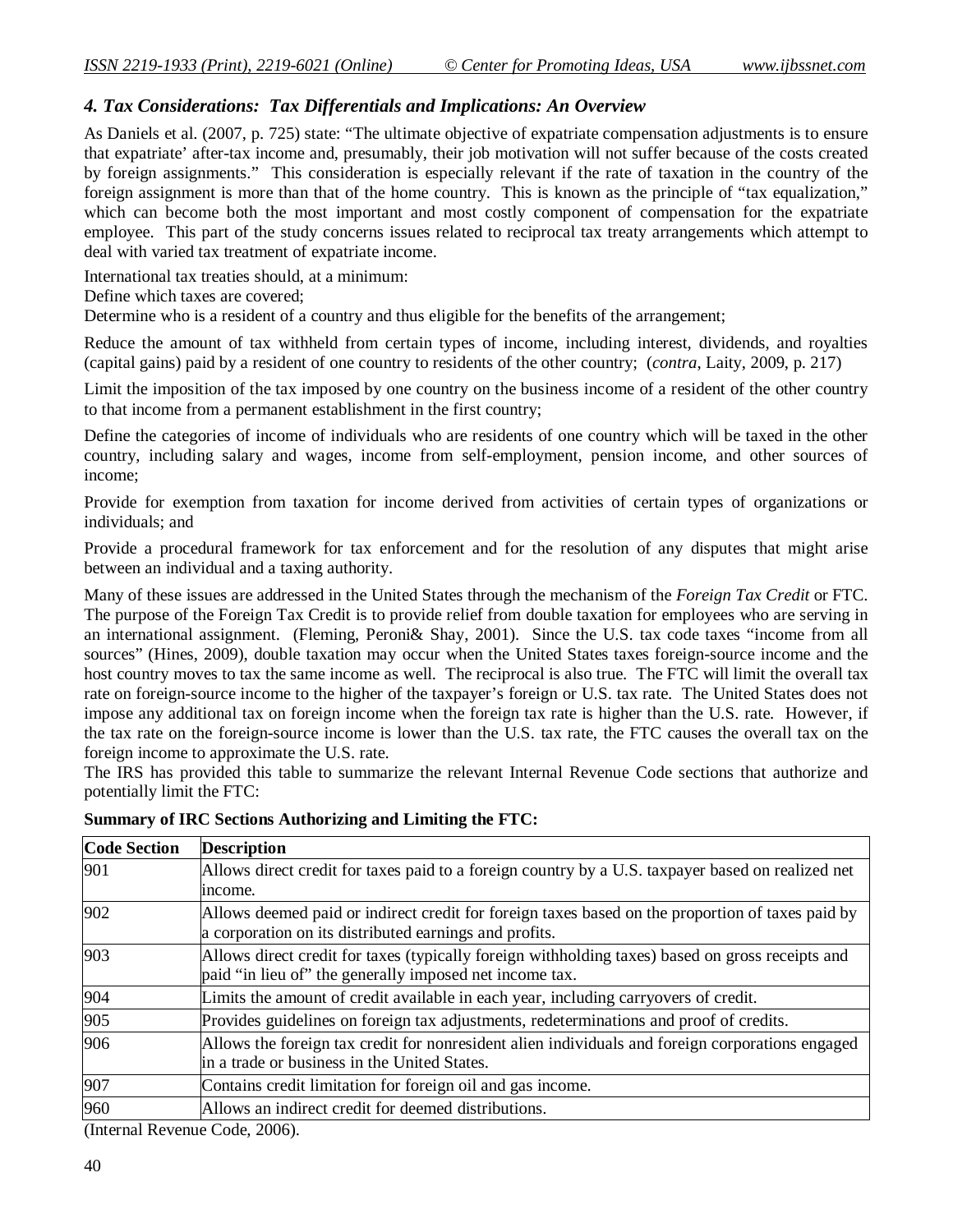The United States has entered into tax treaties with a number of foreign countries to deal with issues related to double taxation. The premise of these treaties is the principle of *reciprocity*. Under relevant provisions of these treaties, residents of foreign countries are taxed at a reduced rate, or may be completely exempt from U.S. taxation, on certain types of income they receive from sources within the United States.

These reduced rates and exemptions will vary, based on the specific terms of the treaties entered into between the foreign country and the United States. Under these same treaties, residents or citizens of the United States will likewise be taxed at a reduced rate, or will be exempt from foreign taxes, on certain items of income they receive from sources within a foreign country. Most tax treaties contain what is known as a "saving clause," which prevents a citizen or resident of the United States from using the provisions of a tax treaty in order to avoid taxation of U.S. source income. Vanderbilt International (2014) notes that "most tax treaties have a saving clause and it is important to understand what the savings clause means. A saving clause preserves or "saves" the right of each country to tax its own residents as if no tax treaty existed. Therefore, if you become a resident alien for tax purposes in the USA, you generally lose any tax treaty benefits."

The main import of an international tax treaty may be its *negative implication*. If a particular treaty does *not* cover a particular kind of income, or if there is no treaty between a country and the United States, the taxpayer must pay tax on the income in the same manner and at the same rates under the applicable U.S. tax return.

Besides important federal tax implications, many individual states also tax income which is sourced in their states. The taxpayer who is attempting to take advantage of a FTC must consult the tax authorities of the state in which he or she derived income in order to ascertain whether any state tax applies to any of that income.

The following countries have entered into tax treaties with the United States:

Armenia Australia Austria Azerbaijan Bangladesh Barbados Belarus Belgium Bulgaria Canada China Cyprus Czech Republic Denmark Egypt Estonia Finland France Georgia Germany **Greece** Hungary India Indonesia Ireland Israel Italy Jamaica Japan Kazakhstan Korea Kyrgyzstan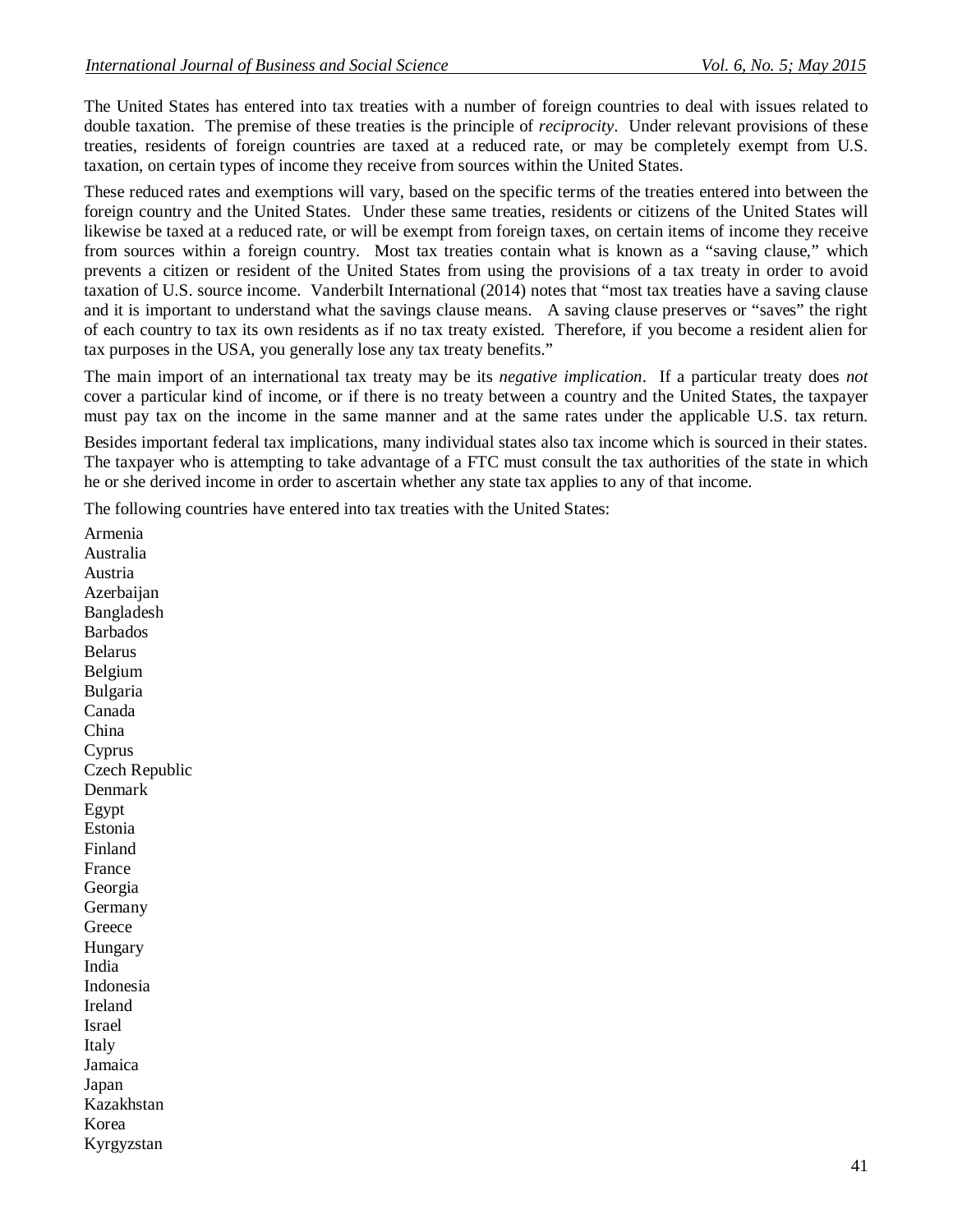| Latvia                |
|-----------------------|
| Lithuania             |
| Luxembourg            |
| Malta                 |
| Mexico                |
| Moldova               |
| Morocco               |
| Netherlands           |
| New Zealand           |
| Norway                |
| Pakistan              |
| Philippines           |
| Poland                |
| Portugal              |
| Romania               |
| Russia                |
| Slovak Republic       |
| Slovenia              |
| South Africa          |
| Spain                 |
| Sri Lanka             |
| Sweden                |
| Switzerland           |
| Tajikistan            |
| Thailand              |
| Trinidad              |
| Tunisia               |
| Turkey                |
| Turkmenistan          |
| Ukraine               |
| <b>United Kingdom</b> |
| Venezuela             |

### **4.1. Foreign Earned Income Exclusion: Requirements**

U.S. citizens may enjoy a special opportunity to *exclude* certain amounts from taxation: the *foreign earned income exclusion, the foreign housing exclusion* [Glossary Item I], *or the foreign housing deduction*. In order to avail him or herself of these potential exclusions, the taxpayer must have foreign earned income [See Glossary Item II], the tax home must be in a <u>foreign country</u>, and the taxpayer must meet one of the following tests:

- A U.S. citizen who is a bona fide resident of a foreign country or countries for an uninterrupted period that includes an entire tax year;
- A U.S. resident alien who is a citizen or national of a country with which the United States has an income tax treaty in effect and who is a bona fide resident of a foreign country or countries for an uninterrupted period that includes an entire tax year; or
- A U.S. citizen or a U.S. resident alien who is physically present in a foreign country or countries for at least 330 full days during any period of 12 consecutive months.

The most important of the exclusions may be the *Foreign Earned Income Exclusion*. The maximum amount of the Foreign Earned Income Exclusion under Internal Revenue Code (IRC) section 911 has also been indexed to inflation. The following amounts reflect this indexed amount: \$91,500 for 2010, \$92,900 for 2011, and \$95,100 for 2012, \$97,600 for 2013. The exclusion may be the most attractive aspect of an overseas assignment by an expatriate employee.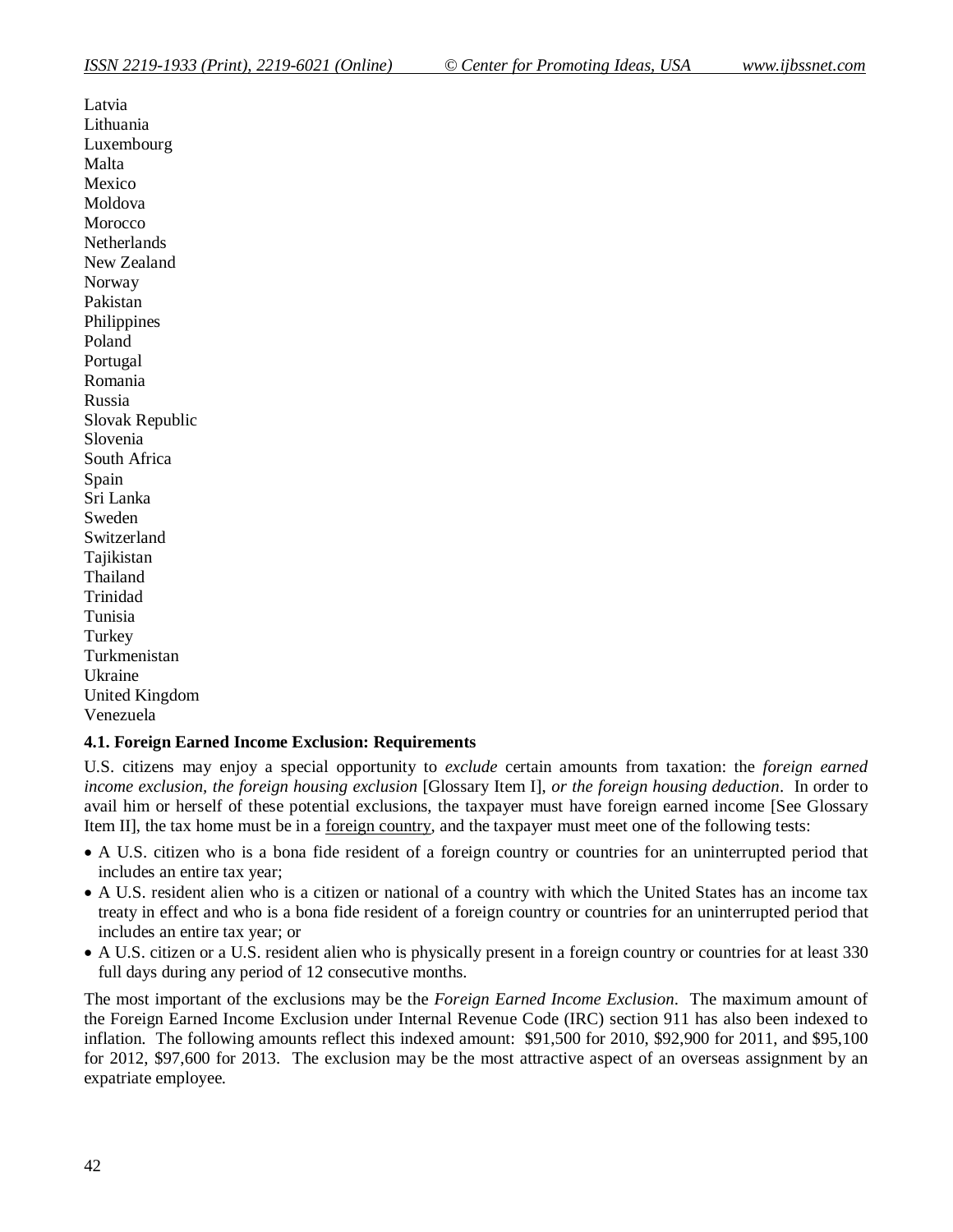## *5. Implications of the Foreign Corrupt Practices Act or FCPA*

Besides the many benefits and opportunities that may be available to expatriate employees in accepting a foreign assignment, employees of an MNC must be made aware that their actions or conduct will be under intense scrutiny. In the mid-1970s, the United States Congress found through a series of legislative hearings that many American companies were not just *lobbying* foreign governments and politicians in order to secure business but were actually *bribing* foreign governmental officials in order to procure lucrative business contracts. (The Lockheed Corporation was found to one of the main and most aggressive offenders. (Rich & Janos, 1994)).

The Congress, in fact, found the instances of bribery to be both "pervasive and troubling." (Hunter, Mest& Shannon, 2011). These findings resulted in the passage of the *Foreign Corrupt Practices Act of 1977*.

There are two key elements of the FCPA:

- 1.The Act requires corporations to *keep accurate books and records* of all foreign transactions and *install internal accounting controls* in order to assure that all transactions and payments are both lawful and accurate;
- 2.The Act makes it illegal for an American company or their officers, directors, agents or employees either directly or through any intermediaries to bribe or attempt to bribe a foreign official, a foreign political party official, or a candidate for foreign political office for the purpose of obtaining or retaining business, or directing business to another party.

There is an important affirmative defense to a charge that a company or an individual has violated the FCPA: payments to secure routine, ministerial, or clerical actions are *not* illegal under a major amendment to the FCPA, the *1988 Trade Act*. Examples of what may be classified as "routine actions" may include: obtaining permits, licenses or other official government documents; processing governmental payments, such as visas or work orders (Corr& Lawler, 1999, p. 1270); providing police protection; arranging for mail pick-up and delivery; providing phone service, power or water supplies; loading or unloading of cargo; protecting perishable products; and scheduling inspections associated with contract performance or transit of goods.

Payments for these and other related services are sometimes called *facilitation* or "grease payments," as opposed to bribes. Under the 1998 Amendments, a more explicit exception was written into the statute making it clear that the anti-bribery provisions "shall not apply to any facilitating or expediting payment to a foreign official, political party, or party official the purpose of which is to expedite or to secure the performance of a routine governmental action by a foreign official…." (Koehler, 2010).

Under the 1998 amendments to the FCPA, the *International Anti-Bribery Act of 1998*, which was designed to implement the anti-bribery conventions of the Organization for Economic Co-operation and Development [OECD], likewise, there is a second major defense: if the payment is lawful under the written law of a foreign country or the money was spent as part of demonstrating a product or a bona fide expenditure relating to performing a contractual obligation, it is normally *not* illegal. (Simpson Thacher& Bartlett, 1998).

There are both *criminal and civil implications* to the FCPA. Consequences for violating the Foreign Corrupt Practices Act are severe. A violation of the FCPA can result in significant fines and penalties. For example, a company can face a criminal fine up to \$2 million per violation of the anti-bribery provisions and individuals found culpable can be subject to a criminal fine of up to \$250,000 per violation, as well as imprisonment for up to five years. In addition, willful violations of the "Books and Records and Internal Control" provisions can result in criminal fine of up to \$25 million for a company and a criminal fine up to \$5 million as well as imprisonment for up to 20 years for culpable individuals. (Foley & Haynes, 2009).

Yet, enforcement under the FCPA is one of the murkiest areas of international business and international business law. Extraterritorial legislative solutions have proven "ineffectual and unwieldy." (Salbu, 2000, p. 679). Even at an early date, Bruce L. Barker (1999), writing for the *Washington Post*, noted that the FCPA has "failed in its mission" and observing that expatriate executives "routinely flout" it. In recent years, however, there seems to have been a renewed interest in serious enforcement actions and has involved such American iconic corporations as *Siemens* and *Halliburton*. (Hunter, Mest& Shannon, 2011).

At the same time, many American corporate executive complain that the FCPA is a significant impediment to conducting business overseas and that the FCPA is a not too thinly veiled attempt by the United States to apply its moral principles to other societies or to other cultures in which bribery and corruption are both endemic and pervasive—and a necessary component of a successful international business operation.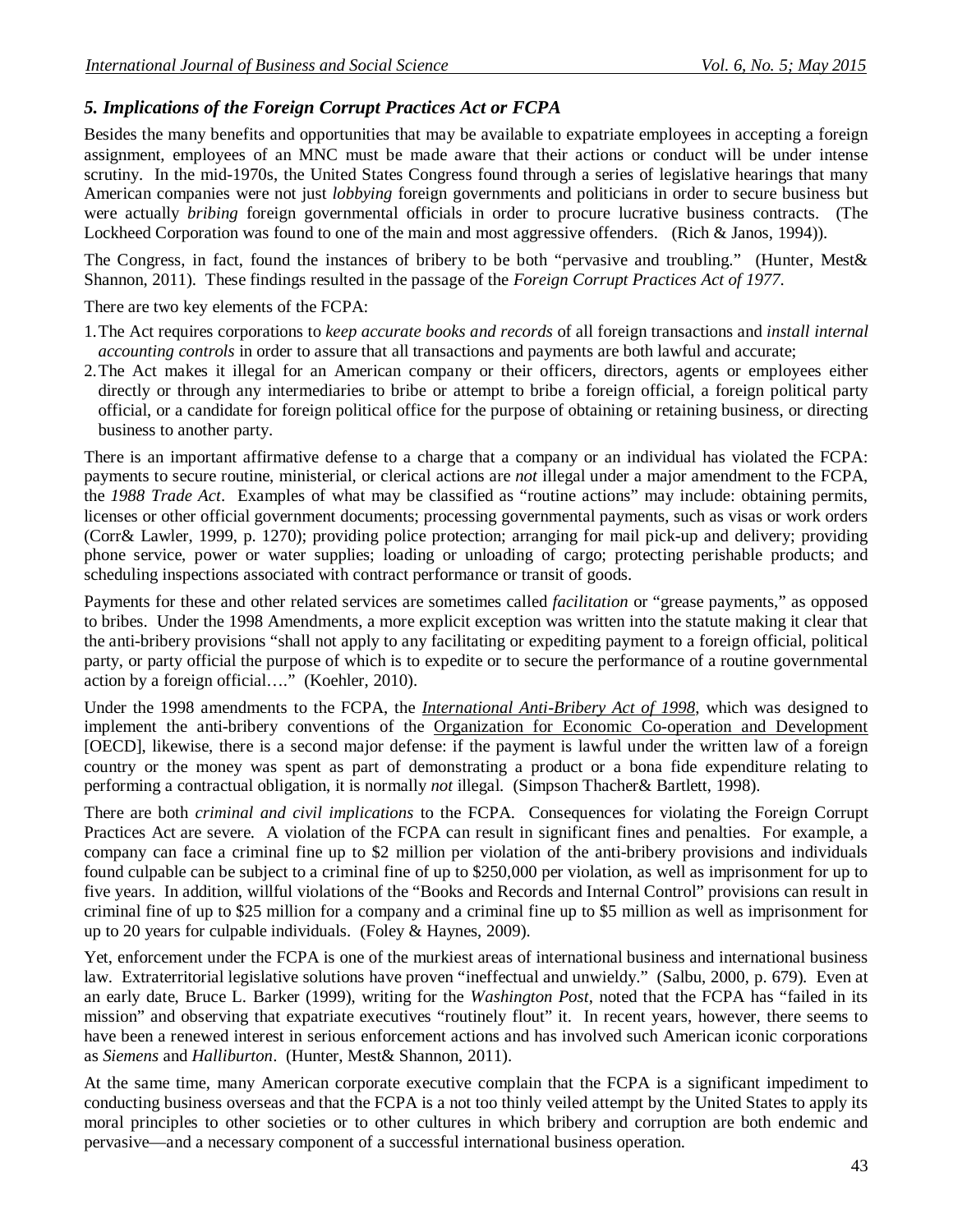(See generally, Transparency International, 2014). Whatever might be social responsibility or ethical debate, an expatriate employee should be clearly counseled by the management of his or her employer about the implications of the FCPA. These should, at a minimum include conveying the following information:

- 1. "All employees should be specifically aware of corporate policies relating to the payment of bribes or other corrupt practices and to the general outline of the FCPA.
- 2. Corporate leadership—starting with the CEO—must reinforce the clear message of "zero tolerance" to corporate corruption by emphasizing the company's commitment to full compliance with the FCPA.
- 3. All communications should be simple and direct in the form of an annual update or through the use of corporate newsletters, e-mails, or websites.
- 4. A company must create a "compliance team" with specific responsibilities and authorities in the area of compliance with the FCPA;
- 5. The corporation must then assure that efforts of the compliance team will be supported by an adequate staff, sufficient research capabilities, and that it is adequately funded.
- 6. A company's compliance team must have and has a clear mandate to prevent and report corruption." (Schroeder &Haidicke, 2009).

A company that employs expatriate employees must institute internal procedures that assure that corrupt practices are detected, rooted-out, and are subjected to punishment; and, perhaps more importantly, that positive ethical practices are publicized and rewarded by the culture of the MNE that utilizes expatriate employees.

One of the major consultants in the field of FCPA compliance, *Jones Walker*, suggests mandating FCPA compliance training for "key personnel" who are expected to *interface* with foreign officials on the company's behalf or who themselves *supervise* third parties who interface with foreign officials on the company's behalf. This training would be most important for an expatriate employee and should:

- "Conduct risk-based due diligence for all third-party agents and consultants, and centralize those efforts within the legal or compliance departments;
- Provide FCPA compliance training to any "high-risk" agents;
- Require agents to sign annual certifications attesting that they have not and will not violate anti-corruption laws;
- Involve multiple company departments in compliance efforts, for example, legal, internal audit, and accounting;
- Conduct periodic reviews and audits of the company's compliance systems to ensure that they are functioning and to look for ways to improve." (Cited in Schroeder &Haidicke, 2009).

## *6. Some Concluding Observations*

Employing an expatriate employee may be an important strategic aspect of a decision to engage in some type of international business operation. In making this decision, there are several important issues that must be addressed. Surprisingly, "salary and benefits" is only one of them. In addition, the employee must be compensated in such a manner as not to negatively affect his or her earnings capacity by an unfavorable tax structure in the host country. Finally, there are any number of legal pitfalls that must be addressed with employees who might be tempted to engage in illegal or unethical conduct in securing lucrative international contracts with foreign officials or foreign governments.

The international manager who deals with "expats" must be well versed in all of these areas and sensitive to the special needs of prospective employees. By possessing comparative employment information on structuring salary and compensation packages, a basic yet solid understanding of the tax implications of a foreign assignment, and by understanding and recognizing the "red flags" that populate the landscape of foreign contracting, the MNE who employs the expat can successfully manage this important business relationship.

### **Glossary Item I:**

The term "housing cost amount" means an amount equal to the excess of—

(A) the housing expenses of an individual for the taxable year to the extent such expenses do not exceed the amount determined under paragraph (2), over

(B) an amount equal to the product of—

(i) 16 percent of the amount (computed on a daily basis) in effect under subsection  $(b)(2)(D)$  for the calendar year in which such taxable year begins, multiplied by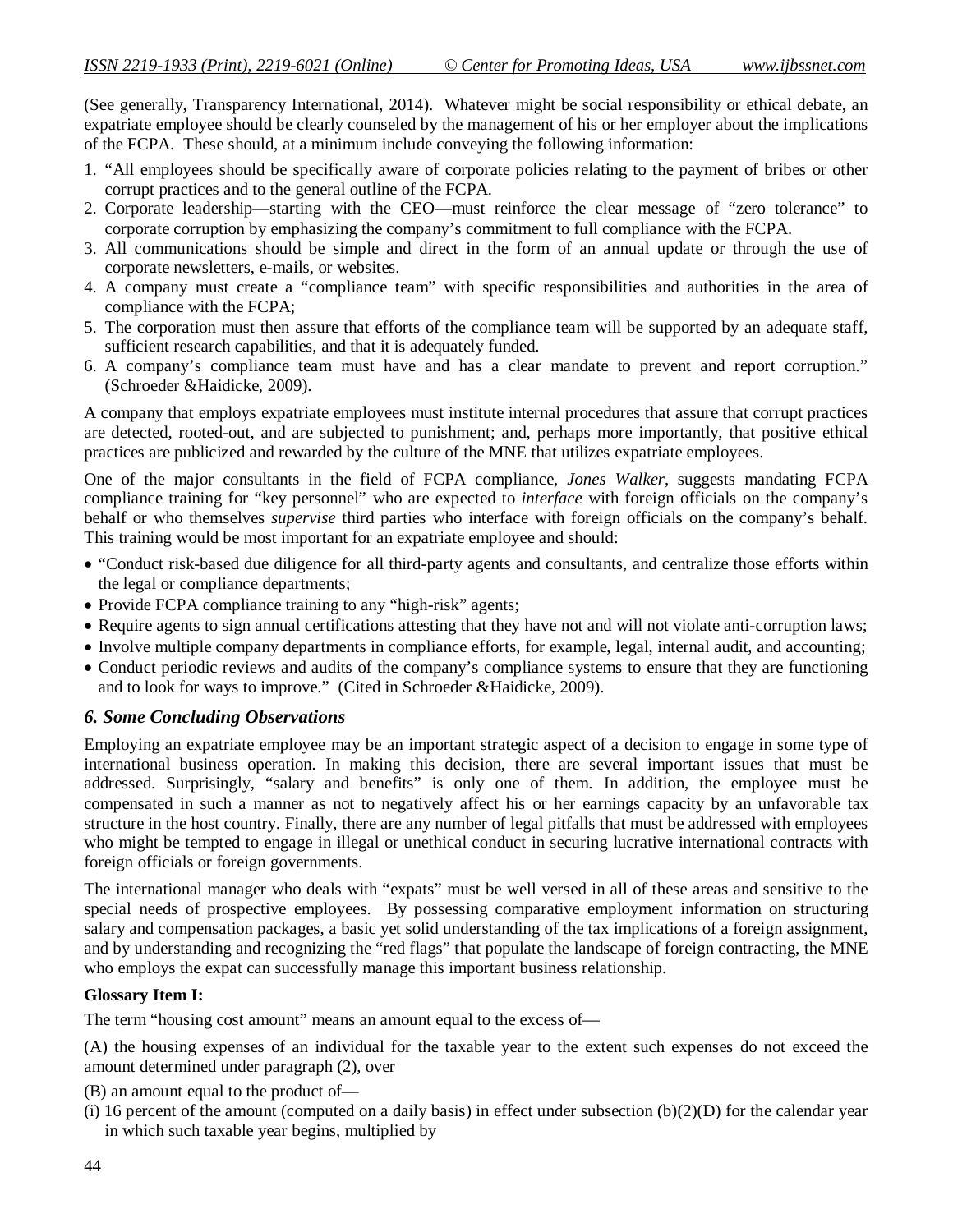- (ii) The number of days of such taxable year within the applicable period described in subparagraph (A) or (B) of subsection  $(d)(1)$ .
- (2) Limitation
- (A) In general
- The amount determined under this paragraph is an amount equal to the product of—
- (i) 30 percent (adjusted as may be provided under subparagraph (B)) of the amount (computed on a daily basis) in effect under subsection  $(b)(2)(D)$  for the calendar year in which the taxable year of the individual begins, multiplied by
- (ii) the number of days of such taxable year within the applicable period described in subparagraph (A) or (B) of subsection  $(d)(1)$ .

#### **Glossary Item II:**

The term "earned income" means wages, salaries, or professional fees, and other amounts received as compensation for personal services actually rendered, but does not include that part of the compensation derived by the taxpayer for personal services rendered by him to a corporation which represents a distribution of earnings or profits rather than a reasonable allowance as compensation for the personal services actually rendered.

The term "foreign earned income" with respect to any individual means the amount received by such individual from sources within a foreign country or countries which constitute earned income attributable to services performed by such individual during the period described in subparagraph (A) or (B) of subsection (d)(1), whichever is applicable.

(B) Certain amounts not included in foreign earned income:

The foreign earned income for an individual shall not include amounts—

(i) Received as a pension or annuity,

- (ii) Paid by the United States or an agency thereof to an employee of the United States or an agency thereof,
- (iii) Included in gross income by reason of section 402(b) (relating to taxability of beneficiary of nonexempt trust) or section  $403(c)$  (relating to taxability of beneficiary under a nonqualified annuity), or
- (iv) Received after the close of the taxable year following the taxable year in which the services to which the amounts are attributable are performed.

## *References*

Barker, Bruce L. (1999)."Back Doors to Profit," Washington Post, Oct. 4, p. A22.

- Blake, Peter A. (2002). "The Challenges of Designing Benefit Packages for Globally Mobile Employees," Employee Relations Today, pp. 49-58.
- Clark, Judy. (2002). "Added Global Risks Impact Security Planning for Oil, Gas Expat Workers," The Oil and Gas Journal, Vol. 100, pp. 32-37.
- Corr, Christopher F. & Judd Lawler. (1999). "Damned If You Do, Damned If You Don't? The OECD Convention and the Globalization of Anti-Bribery Measures," Vanderbilt Journal of Transnational Law, Vol. 32, pp. 1249-1344.
- Daniels, John D., Lee H. Radebaugh& Daniel P. Sullivan. (2007). International Business. (Upper Saddle River, N.J.: Pearson Prentice Hall.)
- Du, Yan, Marc Deloof& Ann Jorissen. (2012). "Headquarters–Subsidiary Interdependencies and the Design of Performance Evaluation and Reward Systems in Multinational Enterprises," SSRN Working Paper Series.
- ECA International. (2014). "The Host Based Salary System," at

http://www.eca-international.com/news/articles/7176/The\_host\_based\_salary\_system**.** (Last accessed March 16, 2014).

Fahmy, George. (2014). International Business, Chapter 20 (on line), at

www.drgeorgefahmy.com/multimedia/ppt/Chap020.pps. (Last accessed March 2, 2014).

- Fleming, J. Clifton, Robert J. Peroni& Stephen E. Shay. (2001). "Fairness in International Taxation: The Ability to Pay Case for Taxing Worldwide Income," Florida Tax Review, Vol. 5, pp. 299-354.
- Foley, Veronica &Catina Haynes. (2009). "The FCPA and its Impact in Latin America," Currents: International Trade Law Journal, Vol. 17, pp. 27-40.